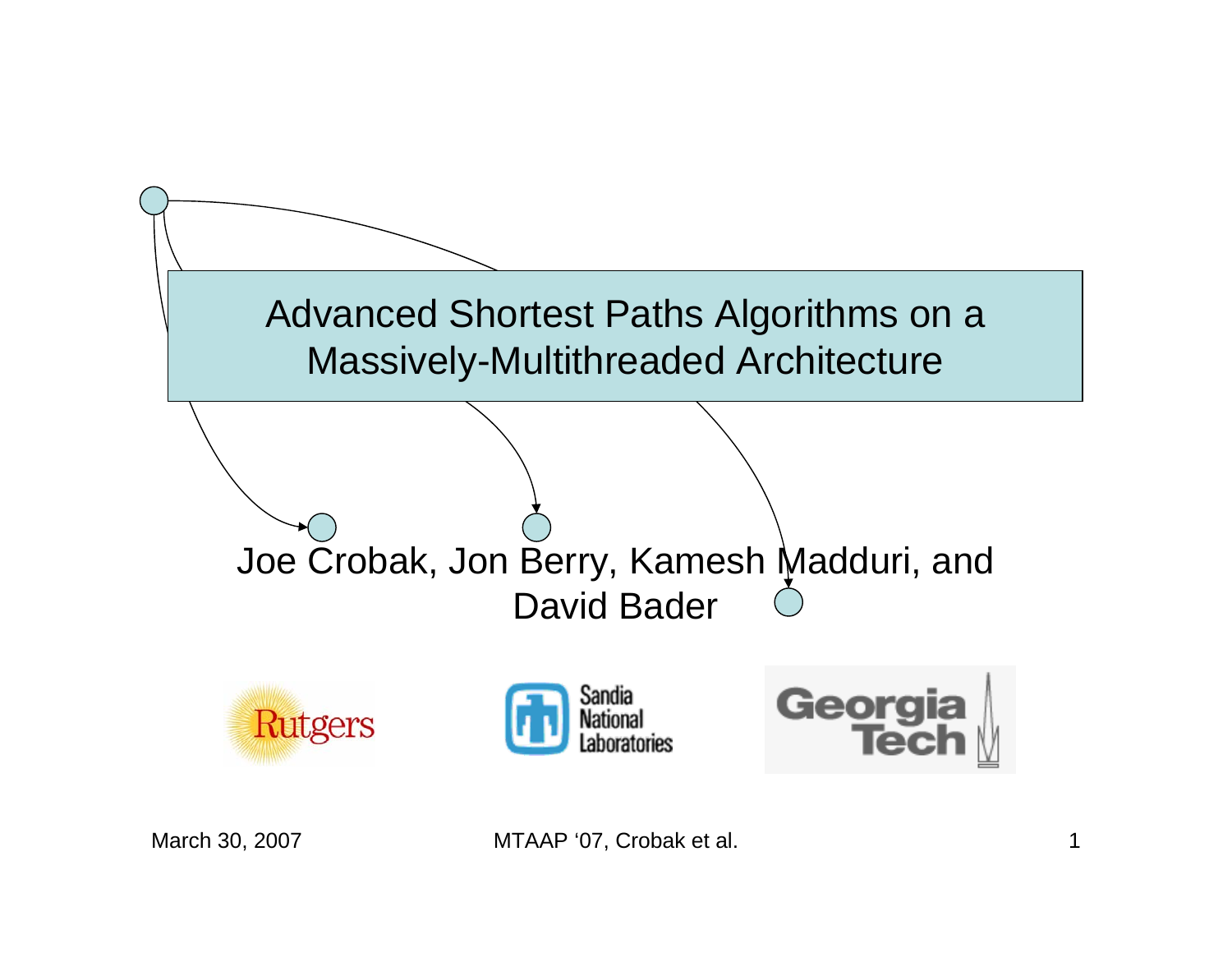## Acknowledgement of Support

- • National Science Foundation –
	- **CSR**: A Framework for Optimizing Scientific Applications (06-14915)
	- –**CAREER**: High-Performance Algorithms for Scientific Applications (06-11589; 00-93039)
	- **ITR:** Building the Tree of Life -- A National Resource for Phyloinformatics and Computational Phylogenetics (EF/BIO 03-31654)
	- –**ITR/AP:** Reconstructing Complex Evolutionary Histories (01-21377)
	- **DEB** Comparative Chloroplast Genomics: Integrating Computational Methods, Molecular Evolution, and Phylogeny (01-20709)
	- –**ITR/AP(DEB):** Computing Optimal Phylogenetic Trees under Genome Rearrangement Metrics (01-13095)
	- –**DBI:** Acquisition of a High Performance Shared-Memory Computer for Computational Science and Engineering (04-20513).
- $\bullet$  IBM PERCS / DARPA High Productivity Computing Systems (HPCS)
	- –DARPA Contract NBCH30390004
- $\bullet$ IBM Shared University Research (SUR) Grant
- •Sony-Toshiba-IBM (STI)
- •Microsoft Research
- •Sun Academic Excellence Grant
- $\bullet$ Cray Inc.
- $\bullet$  Sandia is a multipurpose laboratory operated by Sandia Corporation, a Lockheed-Martin Company, for the United States Department of Energy under contract DE-AC04-94AL85000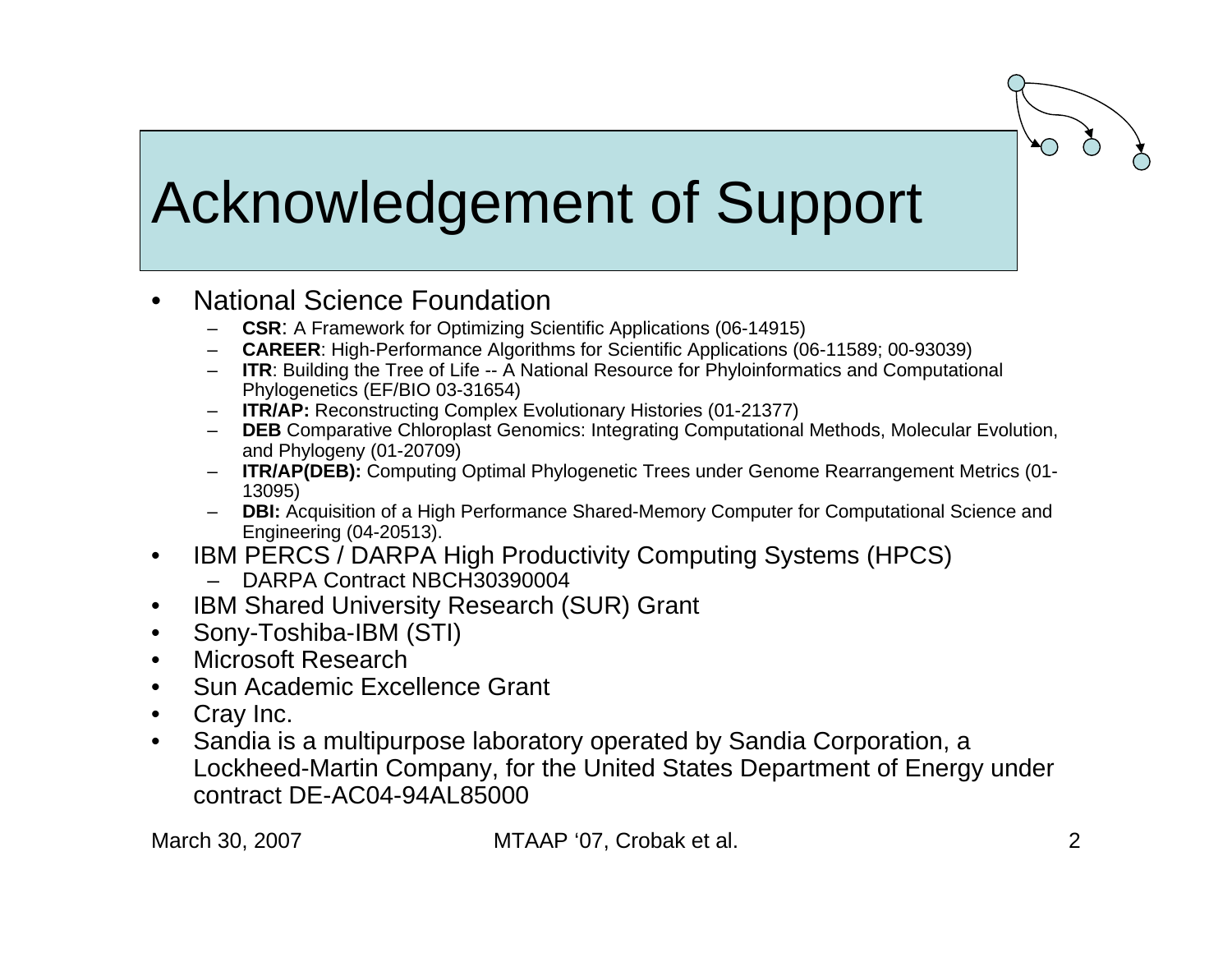## **Motivation**

- Shortest path are at the core of several real-world graph problems, such as centrality metrics.
- Other Multithreaded SSSP algorithms perform more than optimal work.
- Support for simultaneous SSSP queries.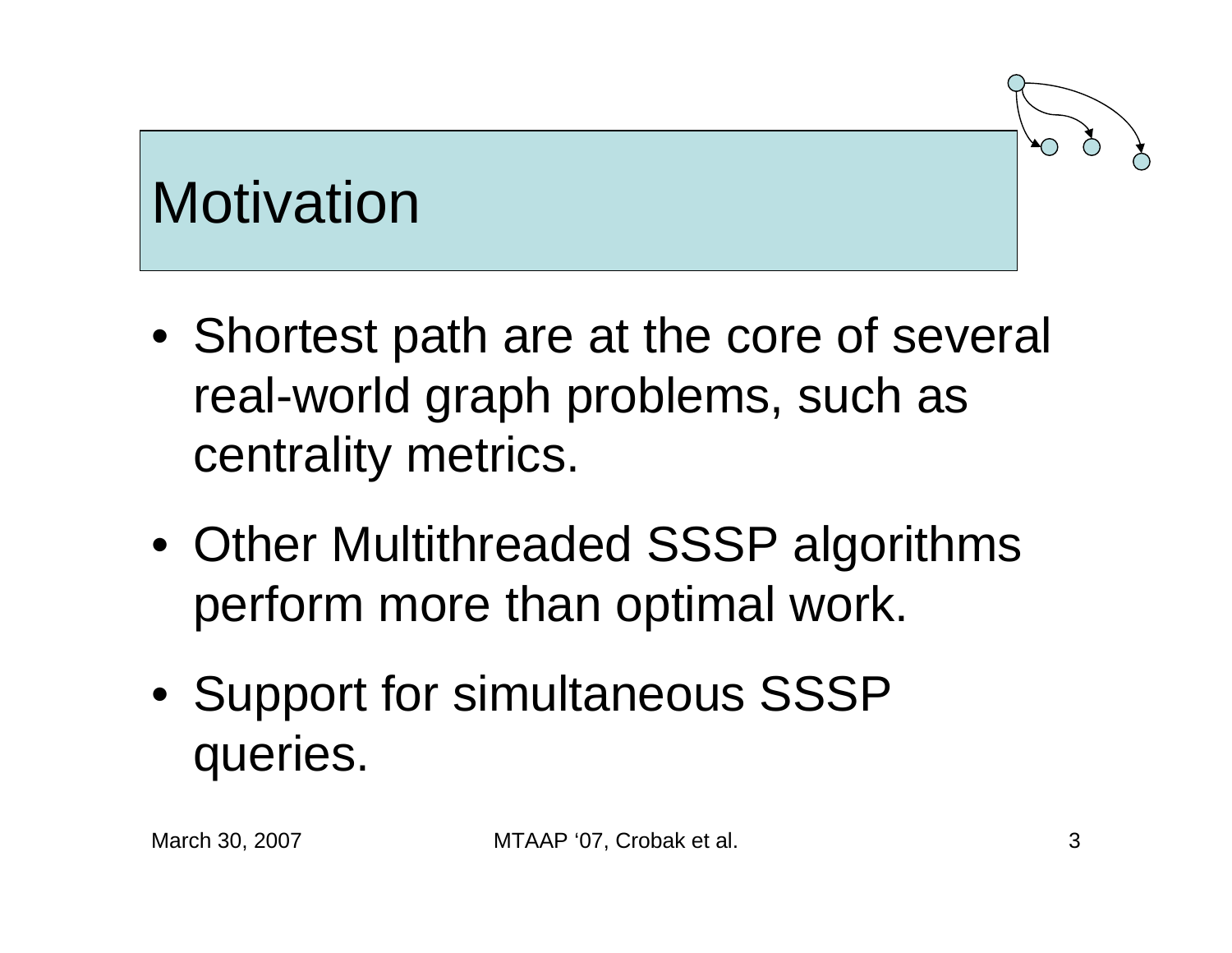## Our Contributions

- Experimental study of parallel version of Thorup's algorithm for the single source shortest path problem.
- Memory-efficient mechanism for handling simultaneous shortest path queries.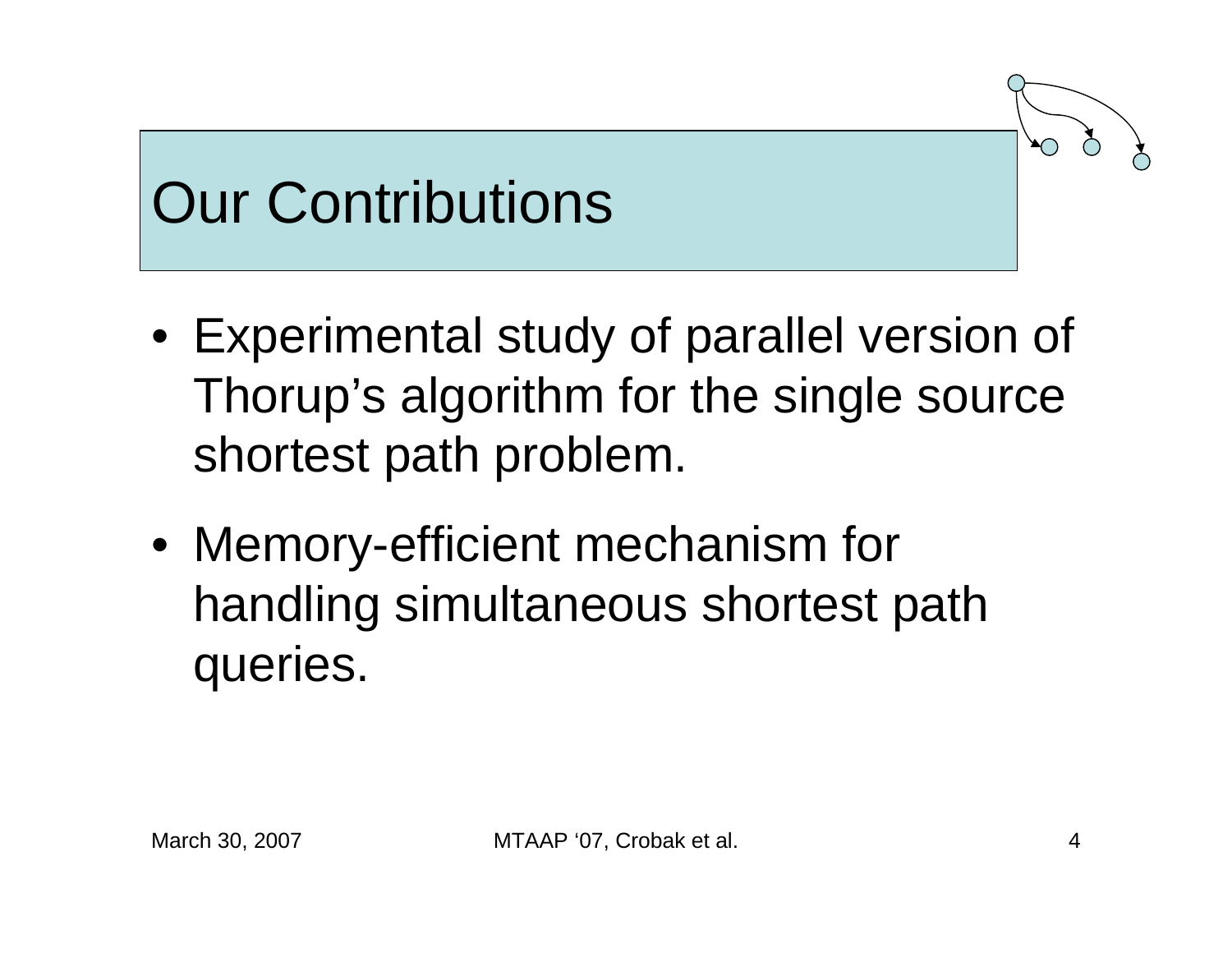## Past Work on Parallel SSSP

- Relaxed heaps [DGST88], [BTZ98].
- Randomization [UY90].
- Delta-Stepping [MS03].
- Distributed memory implementations based on graph partitioning.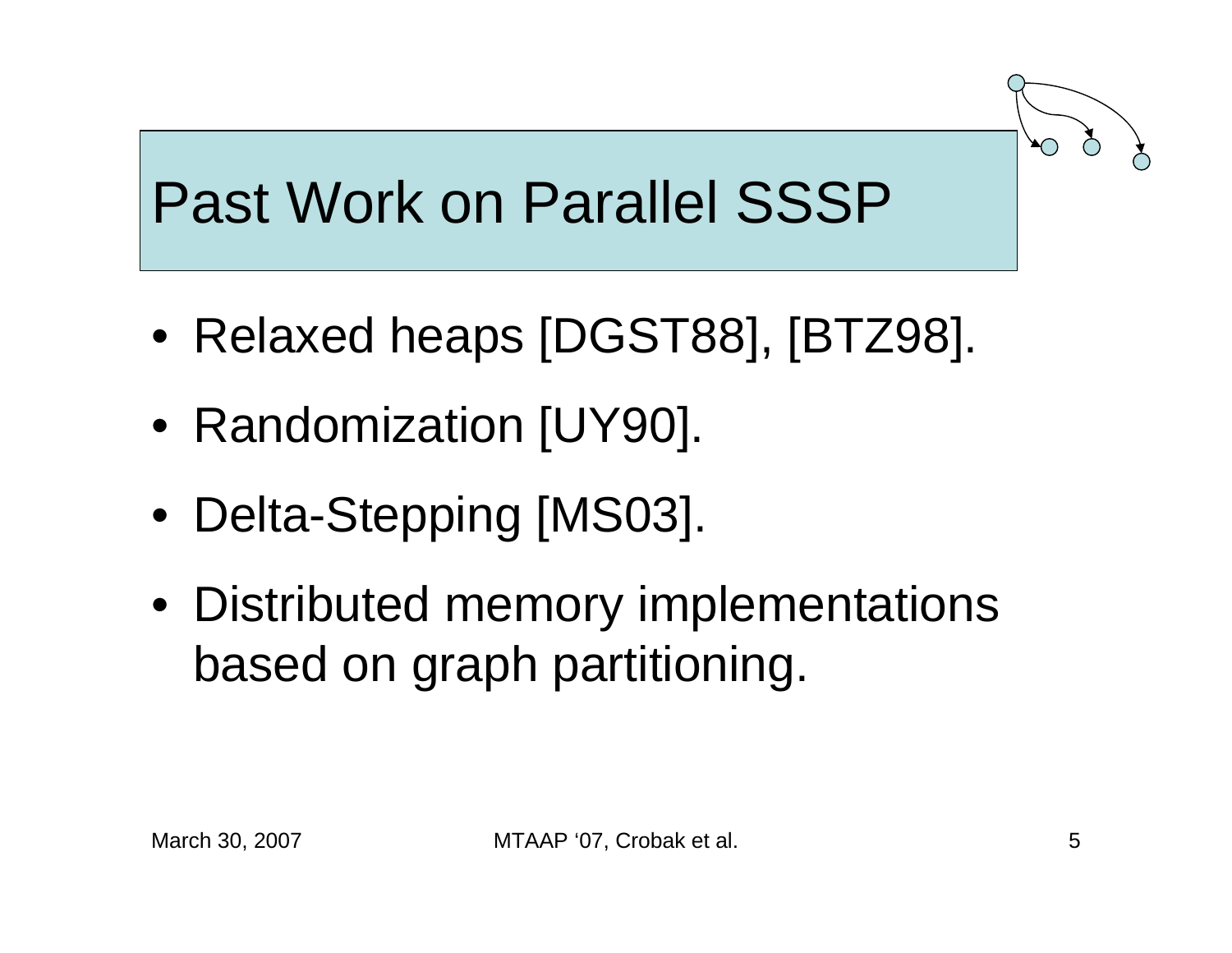# MTA Δ-Stepping [MBBC07]

- Synthetic directed scale-free graph of 100 million vertices and 1 billion edges takes 9.73 seconds.
- Relative speedup of 31 on 40 processors of Cray MTA-2.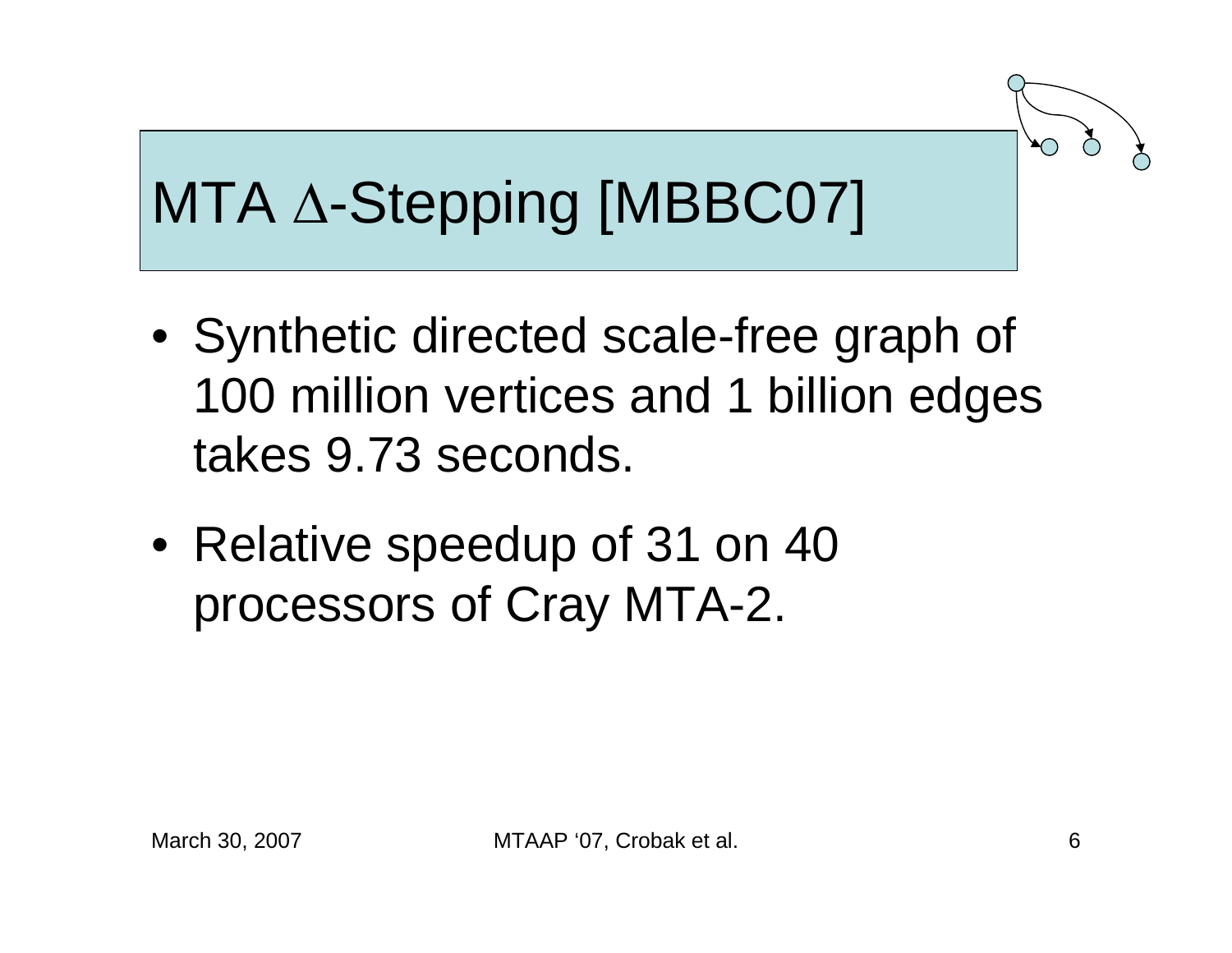### Parallel Shortest Path

- <u>Problem</u>: Dijkstra-based algorithms inherently serial.
- Solutions: Randomization, heuristics, bucketing ( Δ-stepping).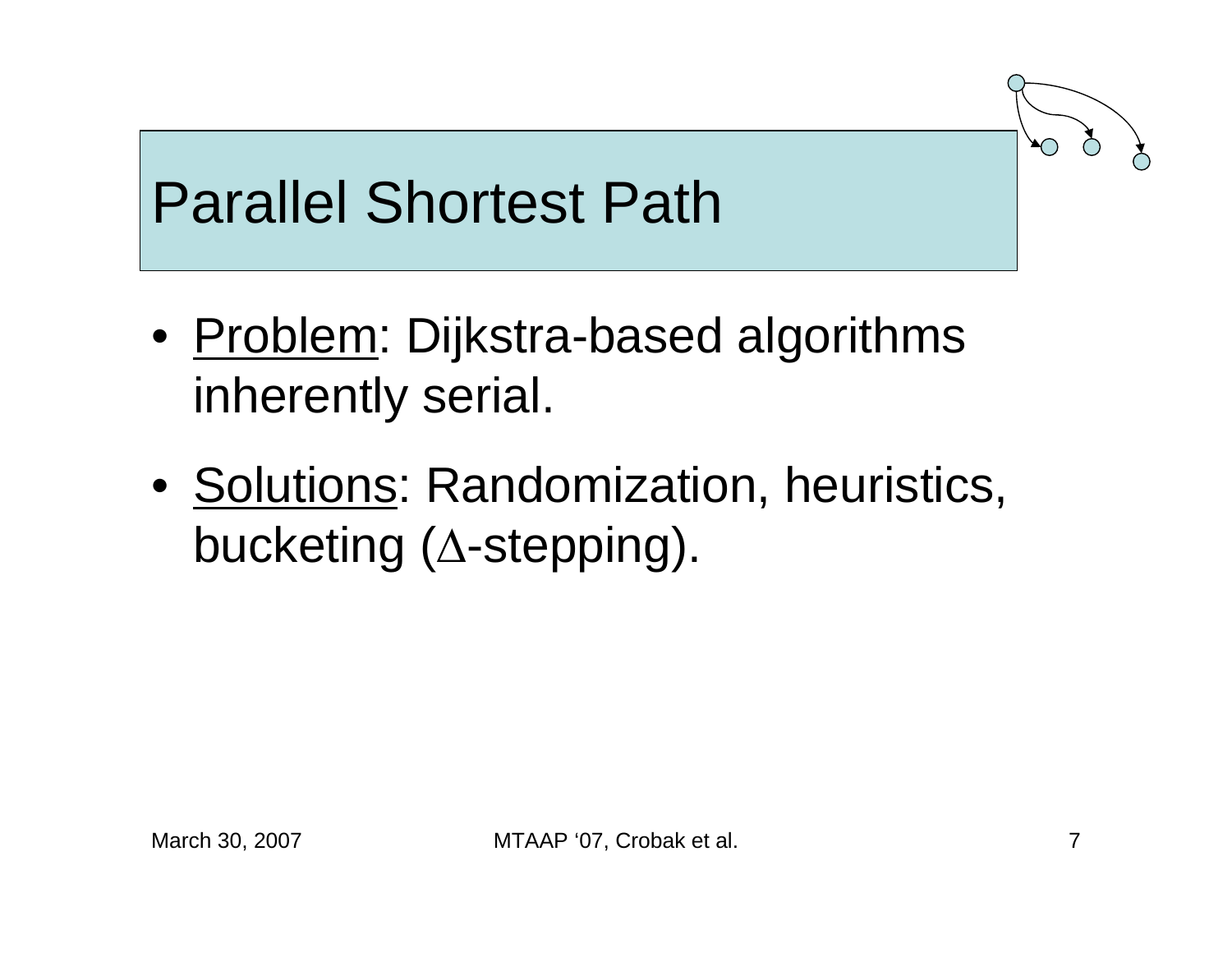# Thorup's algorithm

- Undirected, integer weight edges
- Preprocess to build a tree structure called the *component hierarchy*.
- Scan edges out of source.
- Traverse the component hierarchy, which computes SSSP from source.
- O(*n+m*) time with *n* vertices and *m* edges.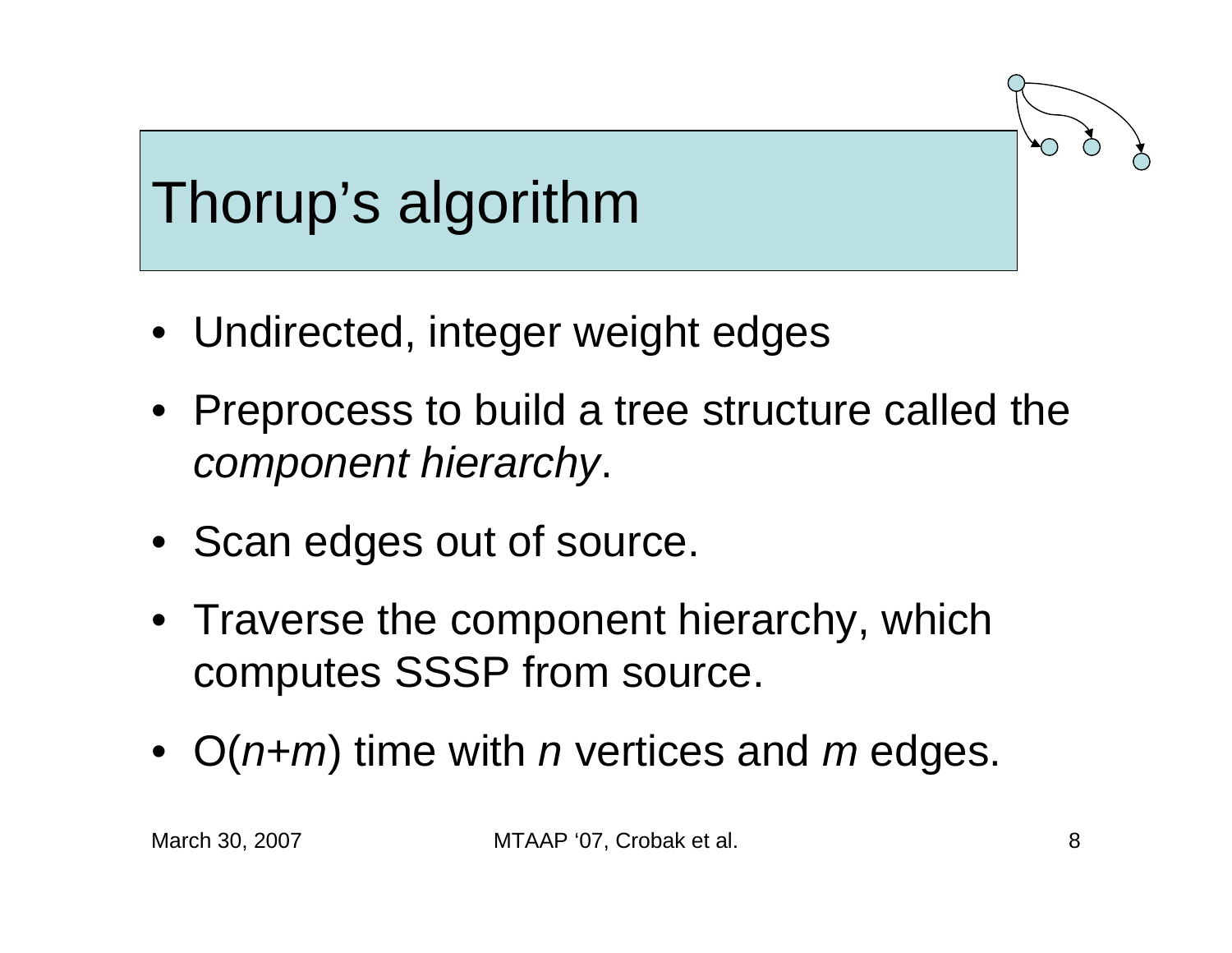#### Component Hierarchy

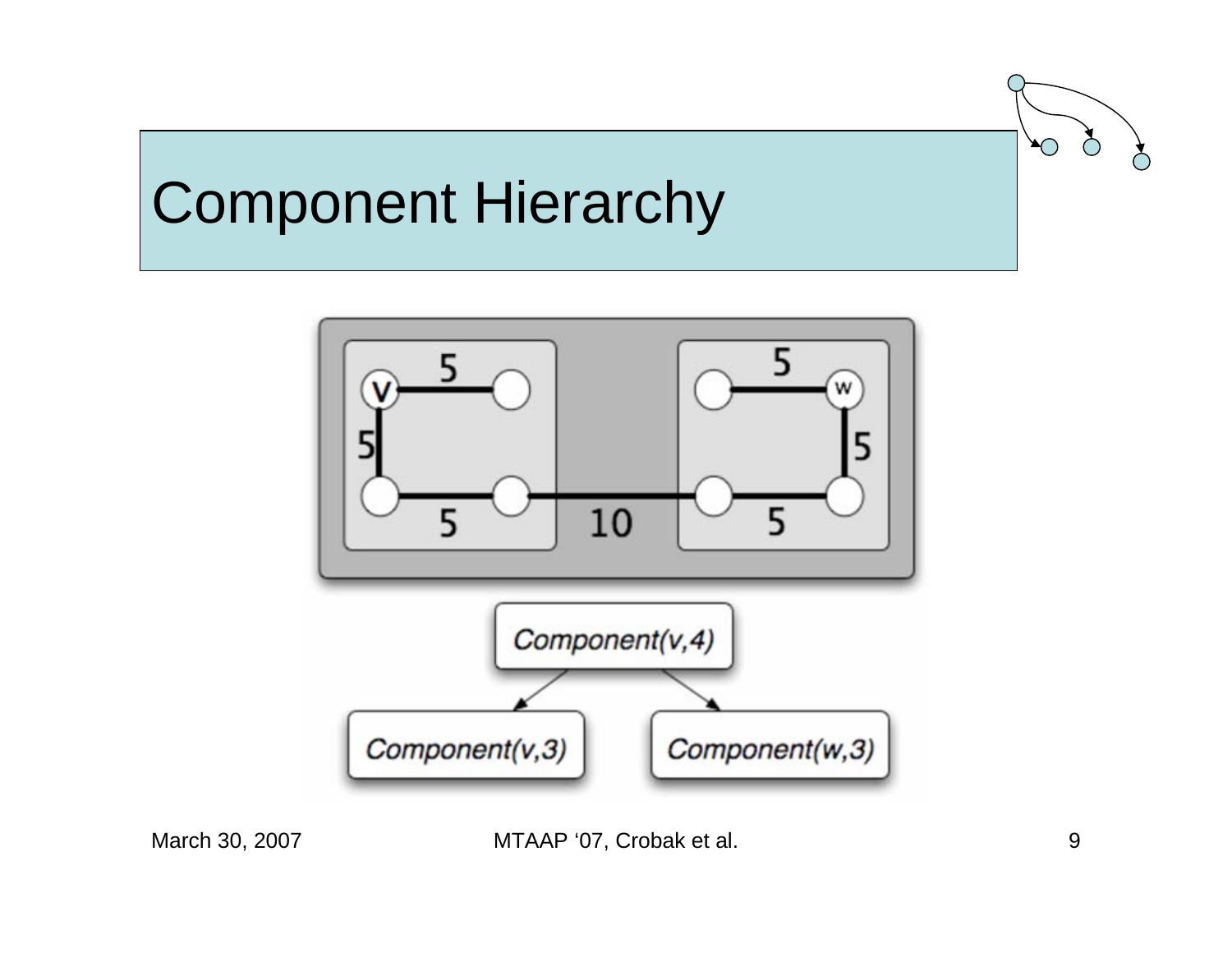## Traversing Component Hierarchy

- Components are *visited* recursively.
	- – Determine which children to visit, and visit them recursively.
- If component represents a single vertex, then scan edges out of that vertex.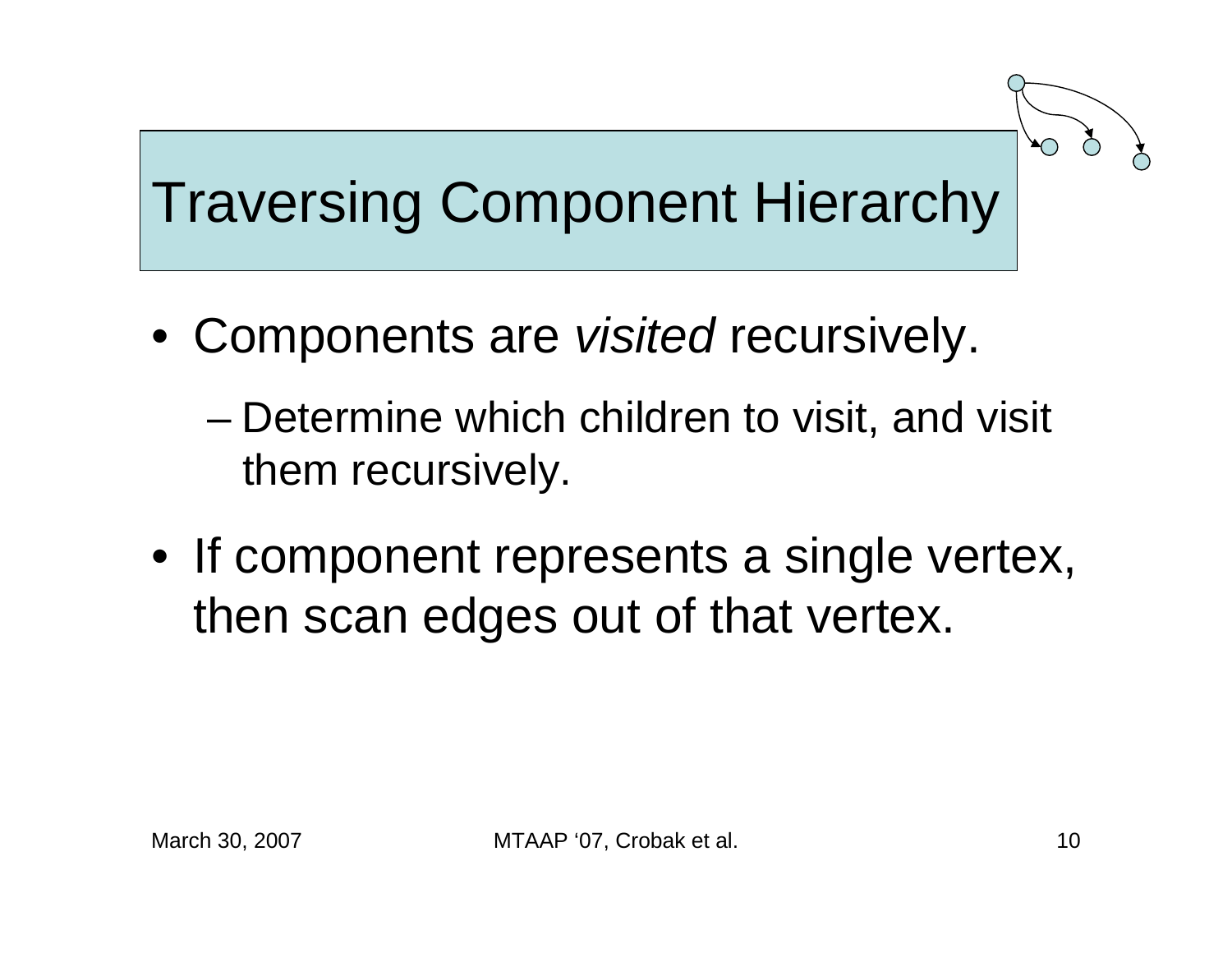## Component Bucketing

- Each *component* maintains the minimum distance value, *min-D*, for all unsettled vertices in its component.
- A *component* buckets its child *c* based upon *c*'s *min-D*.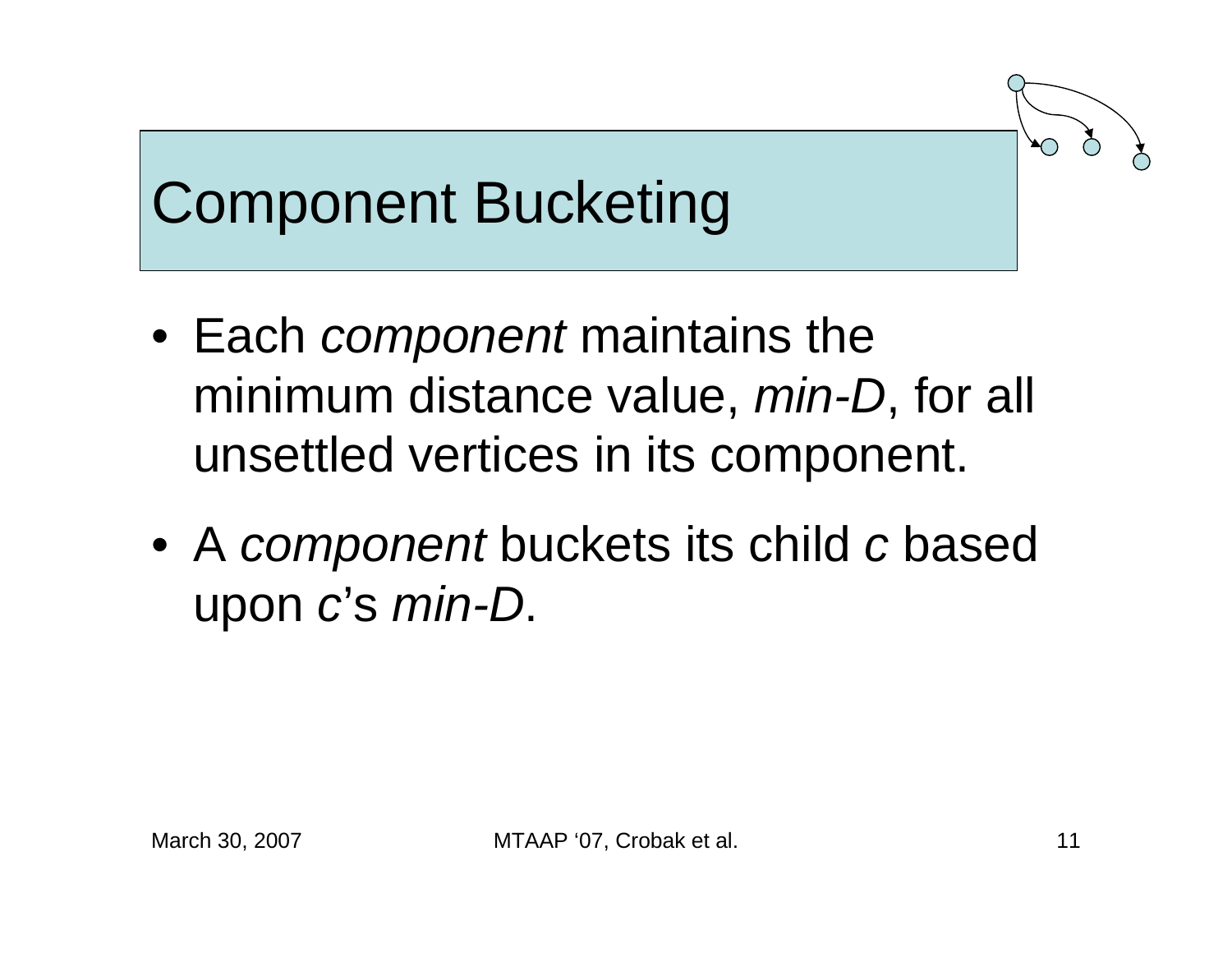

## Component Hierarchy in parallel.

- log(max weight) phases.
- Initially, graph contains only the vertices.
- At phase *i* add edges with weight <2<sup>i</sup>, collapse connected components into a node in the component hierarchy.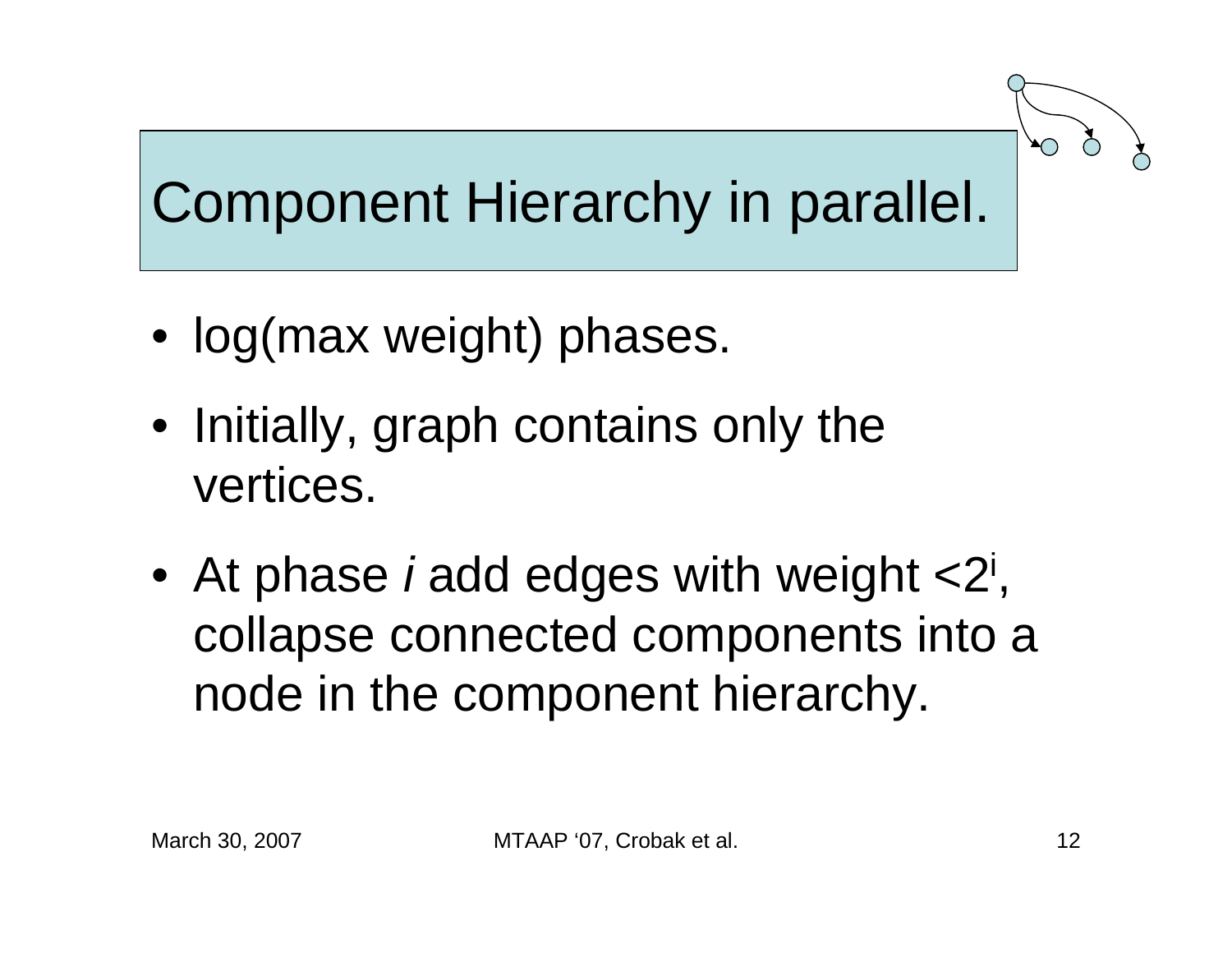### Example Component Hierarchy



March 30, 2007 **MTAAP '07, Crobak et al.** 13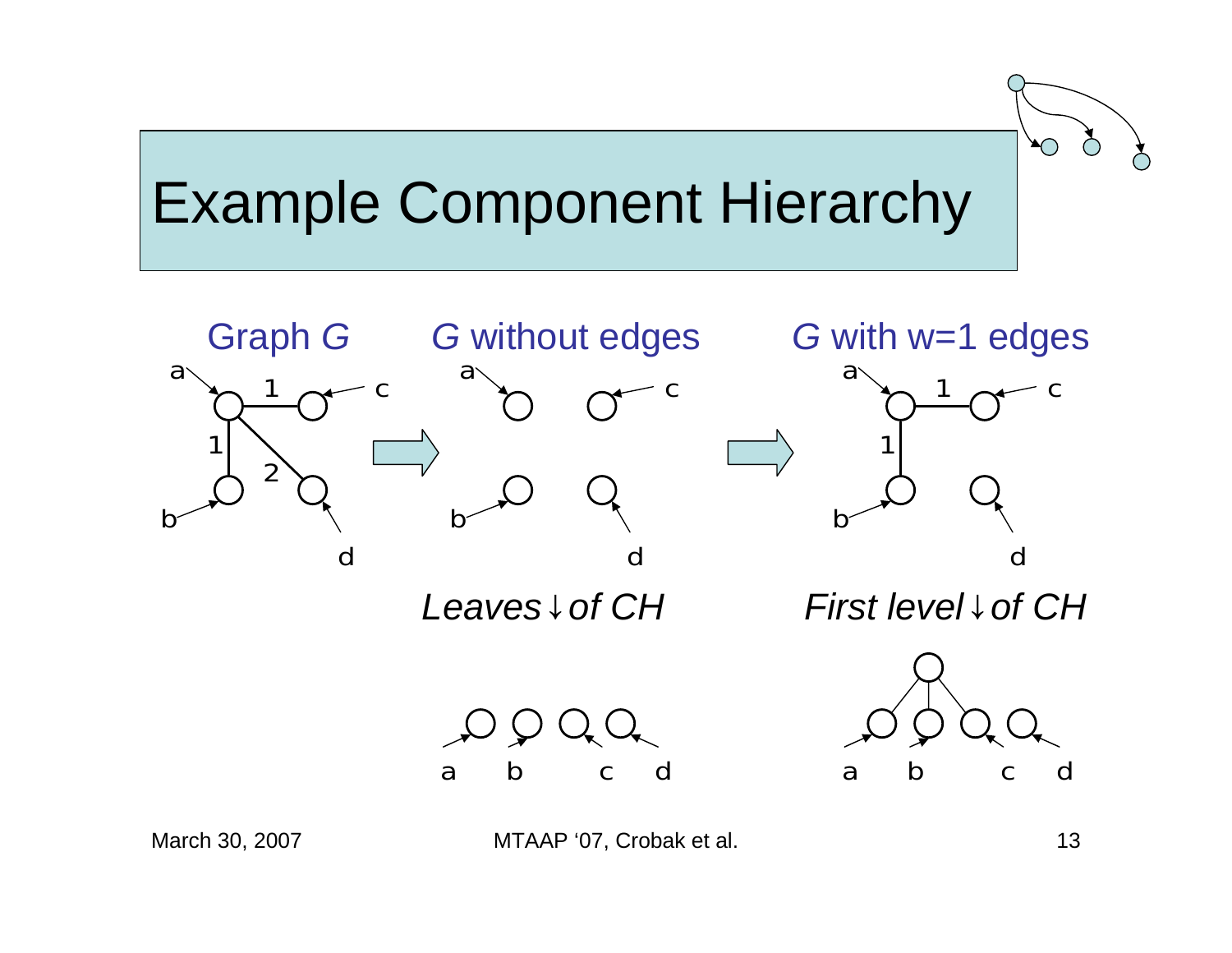#### Example (cont.)

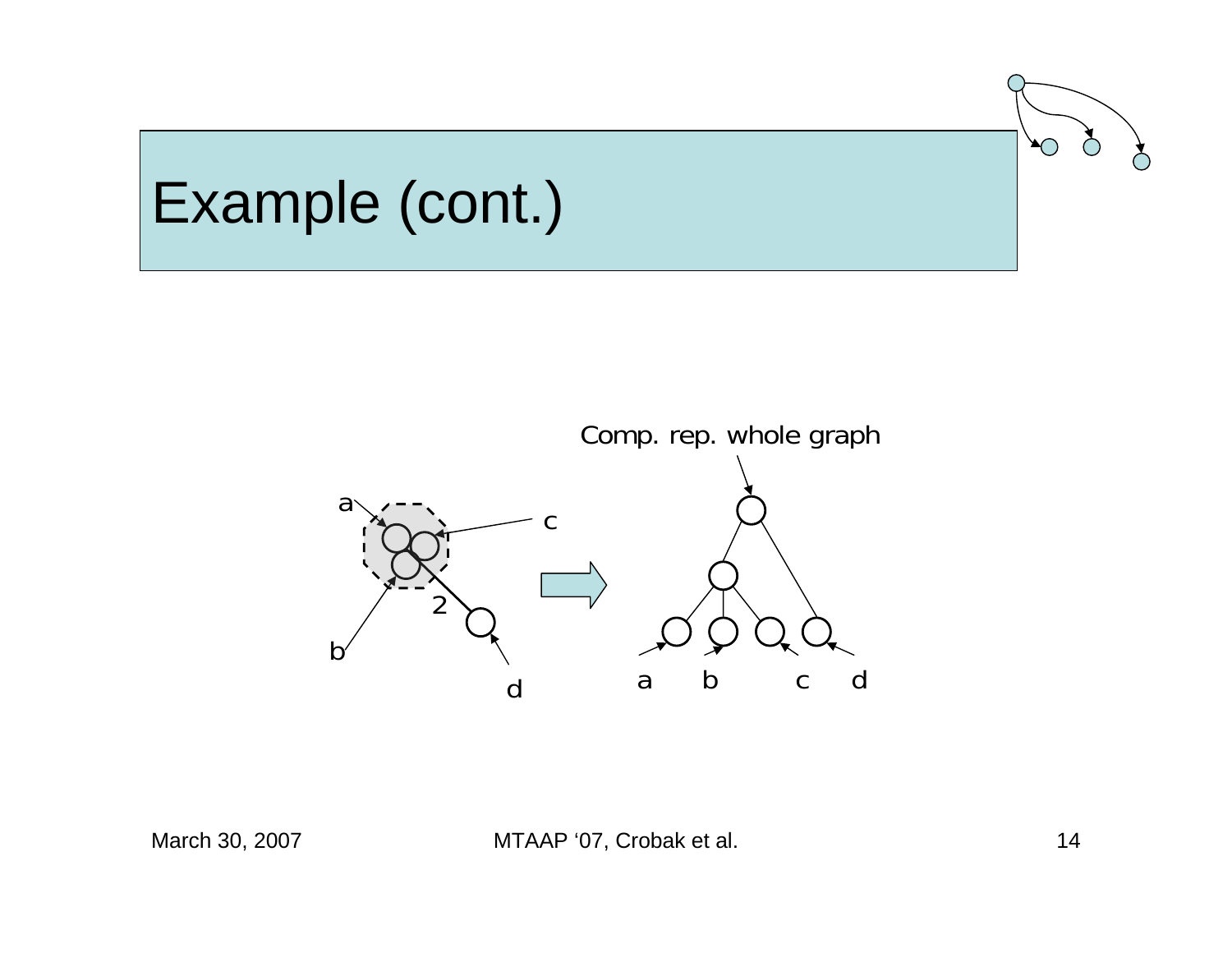#### Traversing the Component Hierarchy in parallel

- Visiting a component
	- – Discover which components are in lowest level bucket in parallel.
- Visiting a leaf component
	- – Scan edges in parallel, update *min-D* values.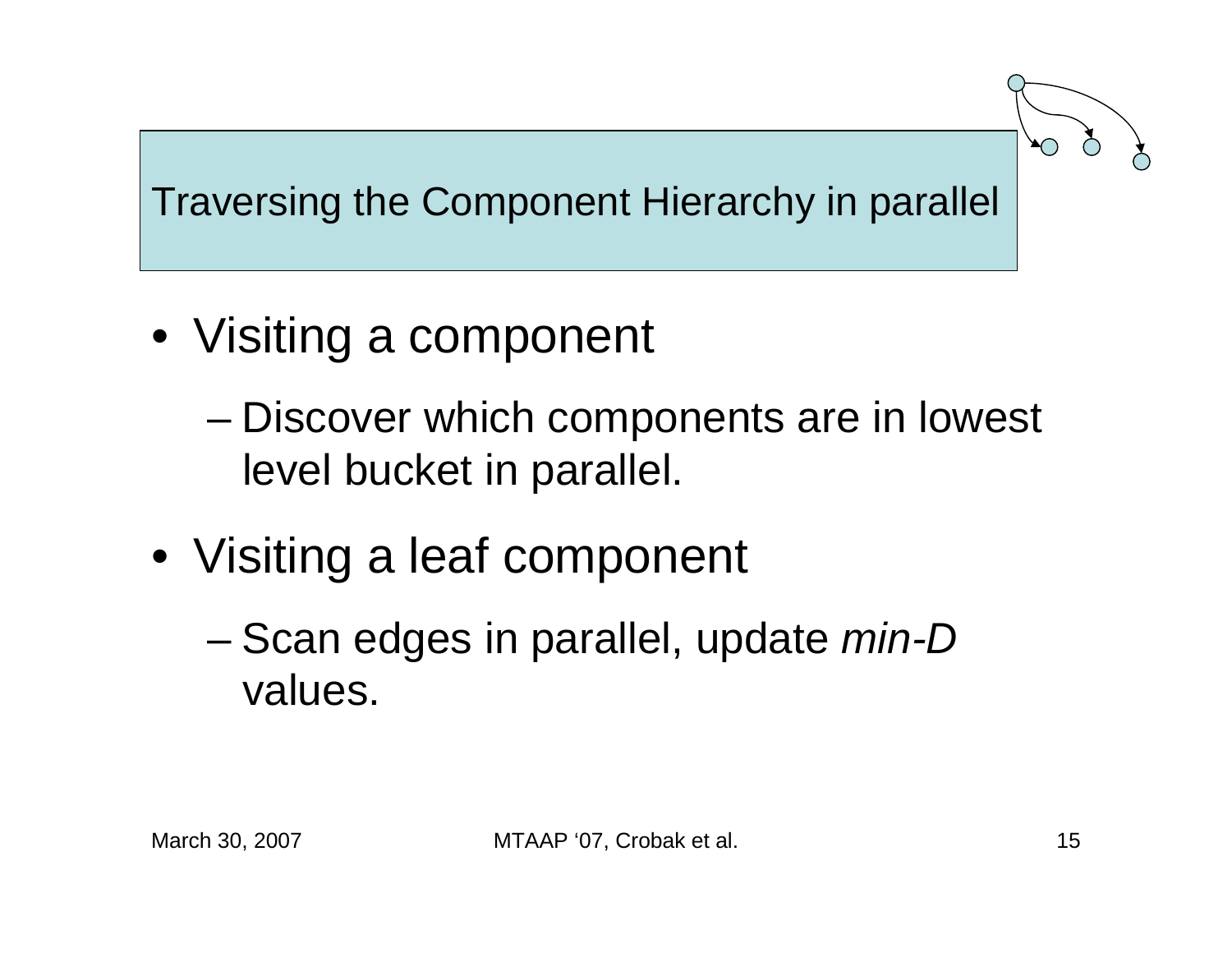### Implementation details

- The number of children a component has varies from two to several thousand.
- Based upon the number of iterations, we either perform the following loop on all processors, a single processor, or in serial.

```
int index=0; 
#pragma mta assert nodep
for (int i=0; i<numChildren; i++) {
   CHNode {}^*c = children_store[i];
   if (bucketOf[c->id] == thisBucket) { 
         toVisif[index++] = child-> id;} 
}
```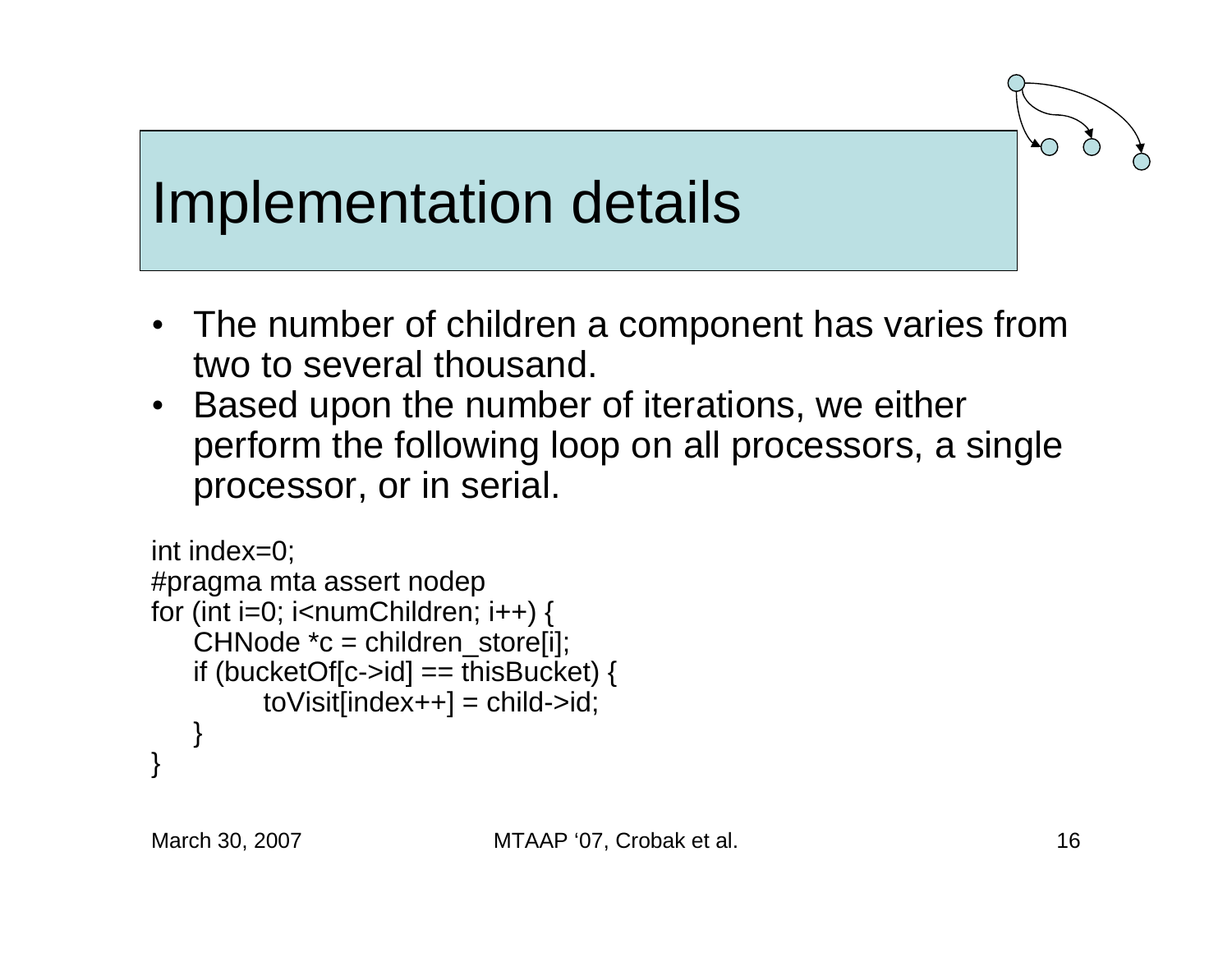## Cray MTA-2 (XMT)

- Tolerates latency by multi-threading
	- hardware support for 128 threads on each processor
	- Globally hashed address space
	- No data cache
	- Single cycle context switch
	- –Multiple outstanding memory requests
- Support for fine-grained, word-level synchronization
	- Full/empty bit associated with every memory word
- Flexibly supports dynamic load balancing
- Clock frequency: 220 MHz, largest machine: 40 processors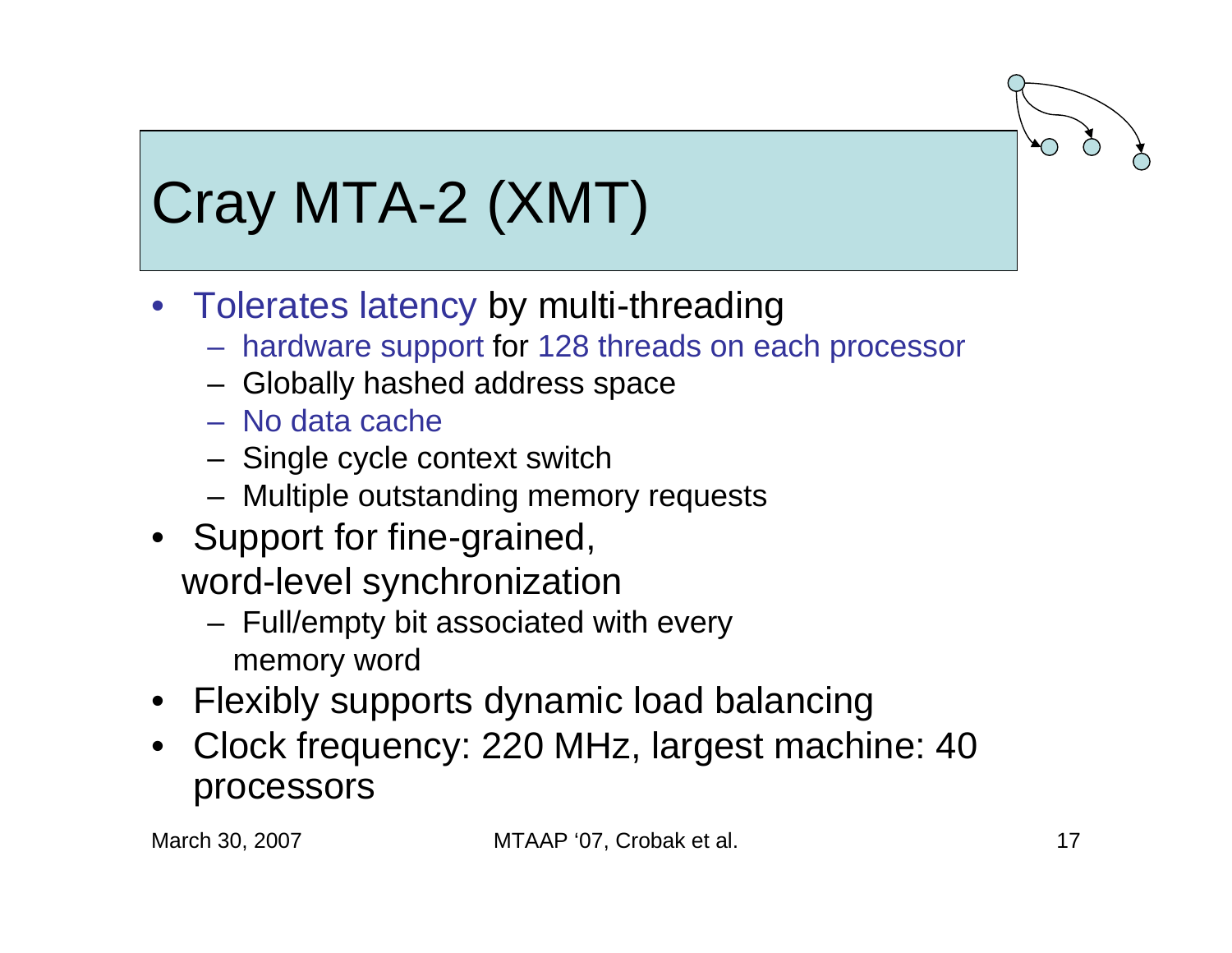## Experimental Setup

- Compared to DIMACS Reference solver for random graphs on a sequential compile on a Linux workstation.
- Compared to Delta-Stepping on random and scale free graphs on the Cray MTA-2.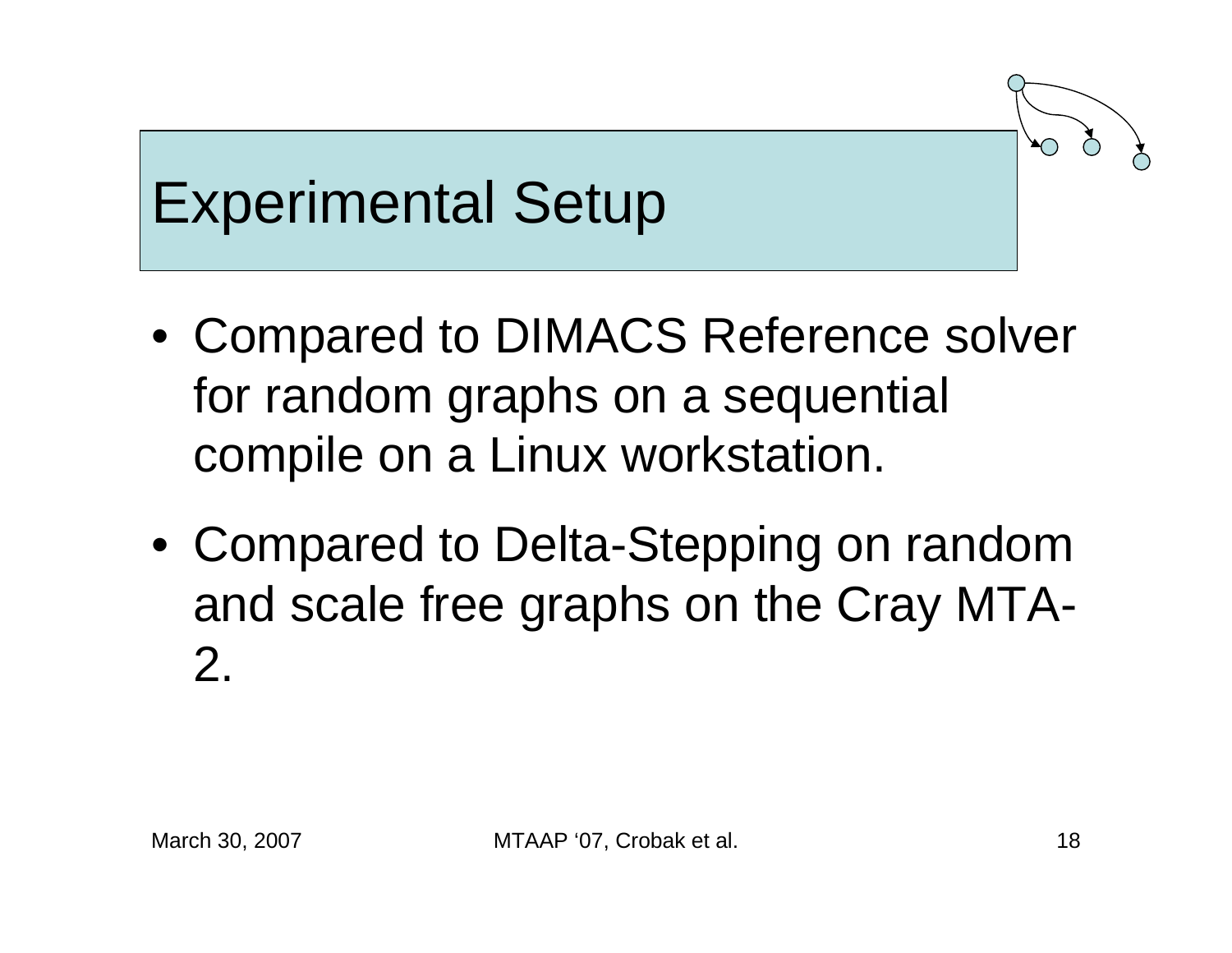## Sequential Performance

| <b>Graph Family Thorup</b> |       | <b>DIMACS</b><br>reference<br>solver |
|----------------------------|-------|--------------------------------------|
| <b>Rand UWD</b><br>220 220 | 4.31s | 1.66s                                |
| <b>Rand UWD</b><br>220 22  | 2.66s | 1.24s                                |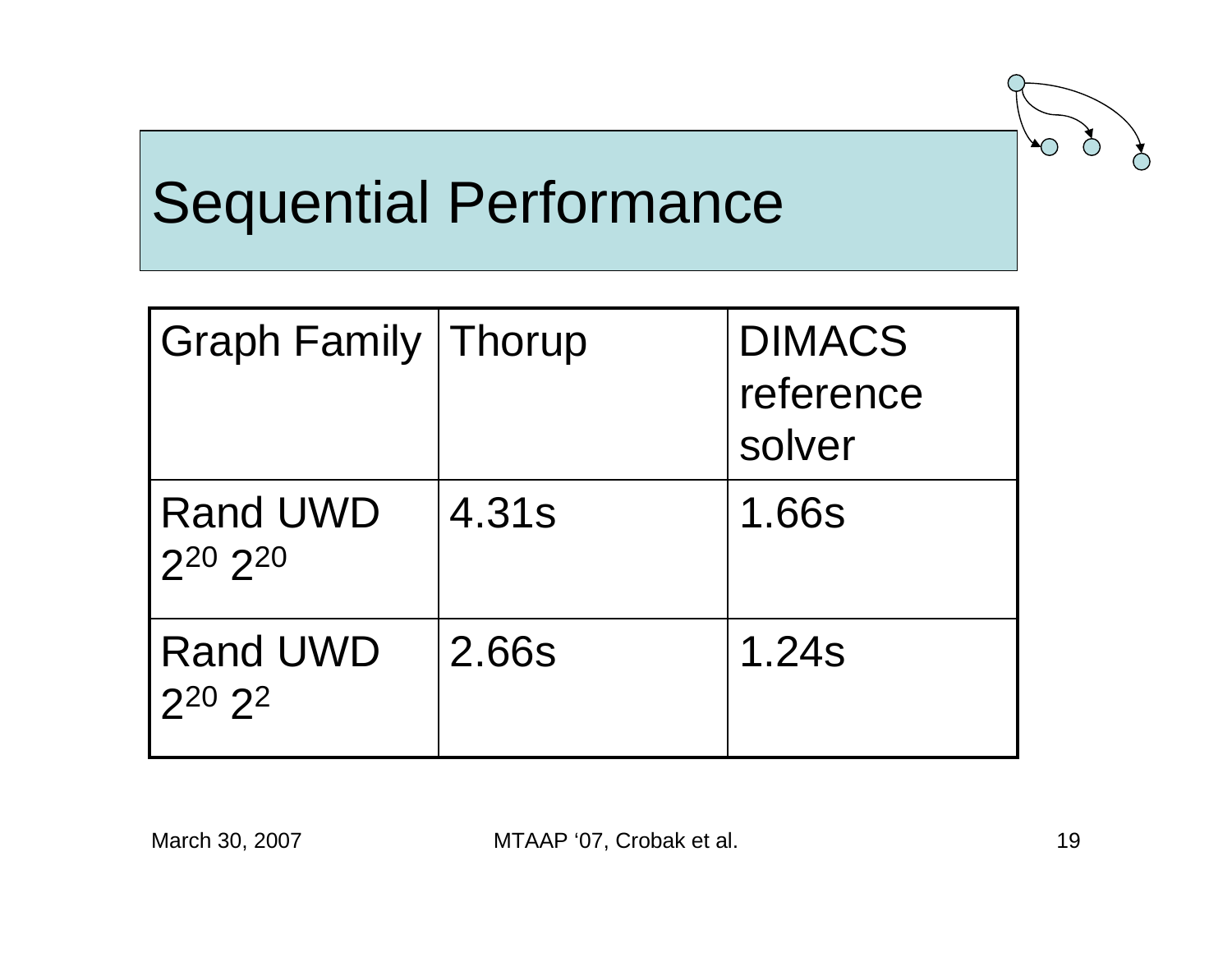#### Random Graph Performance

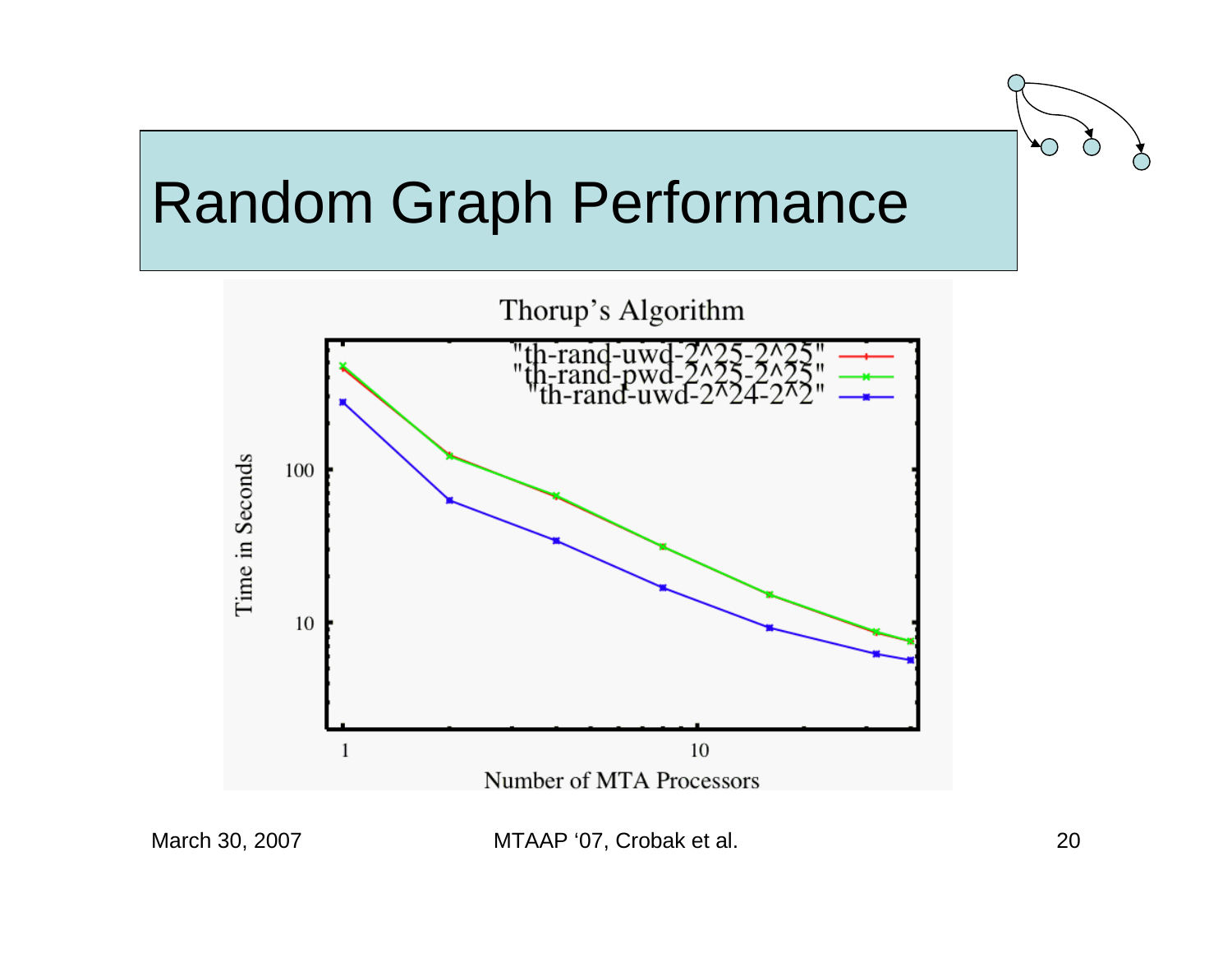### Scale Free Graph Performance

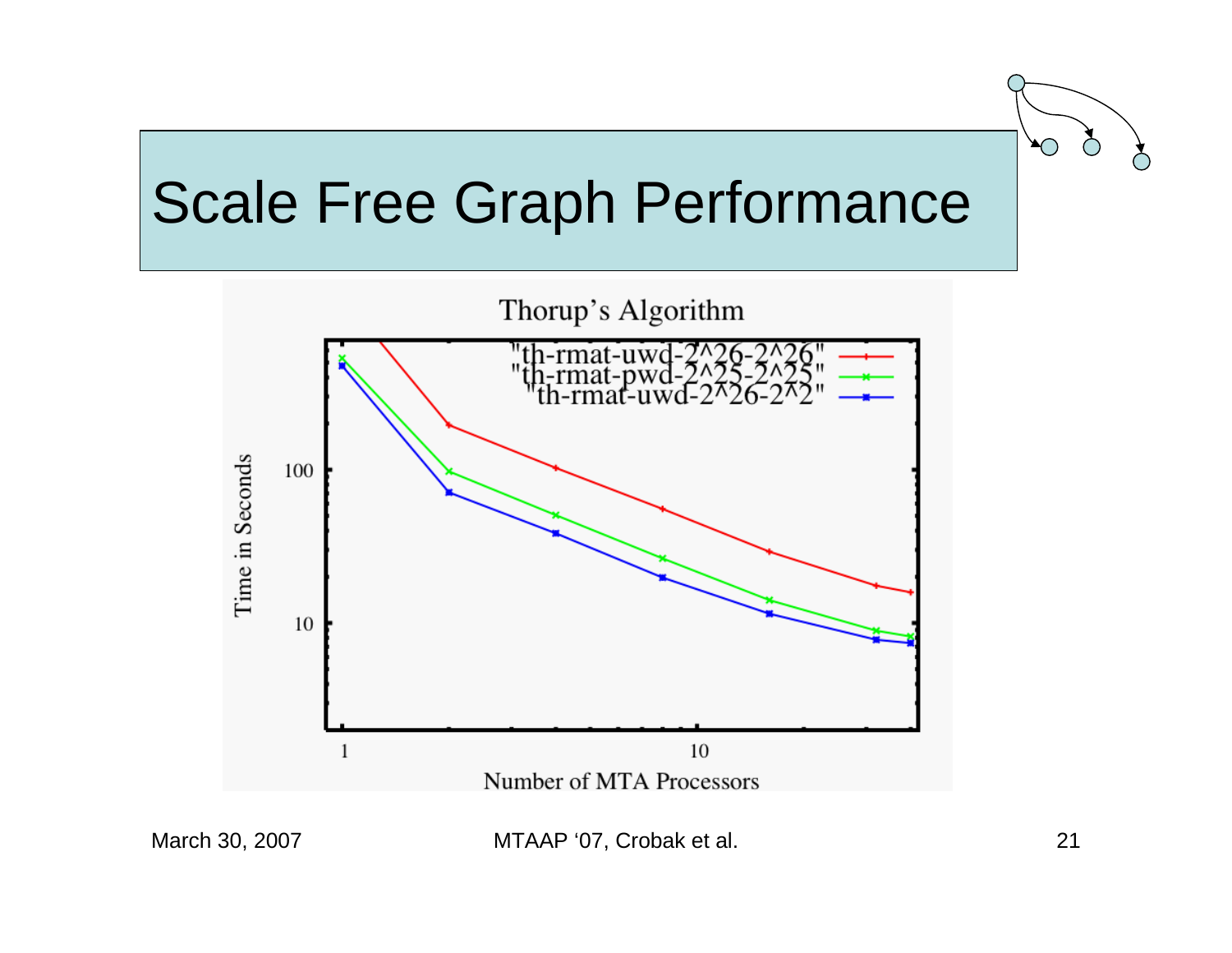#### Simultaneous queries with shared CH

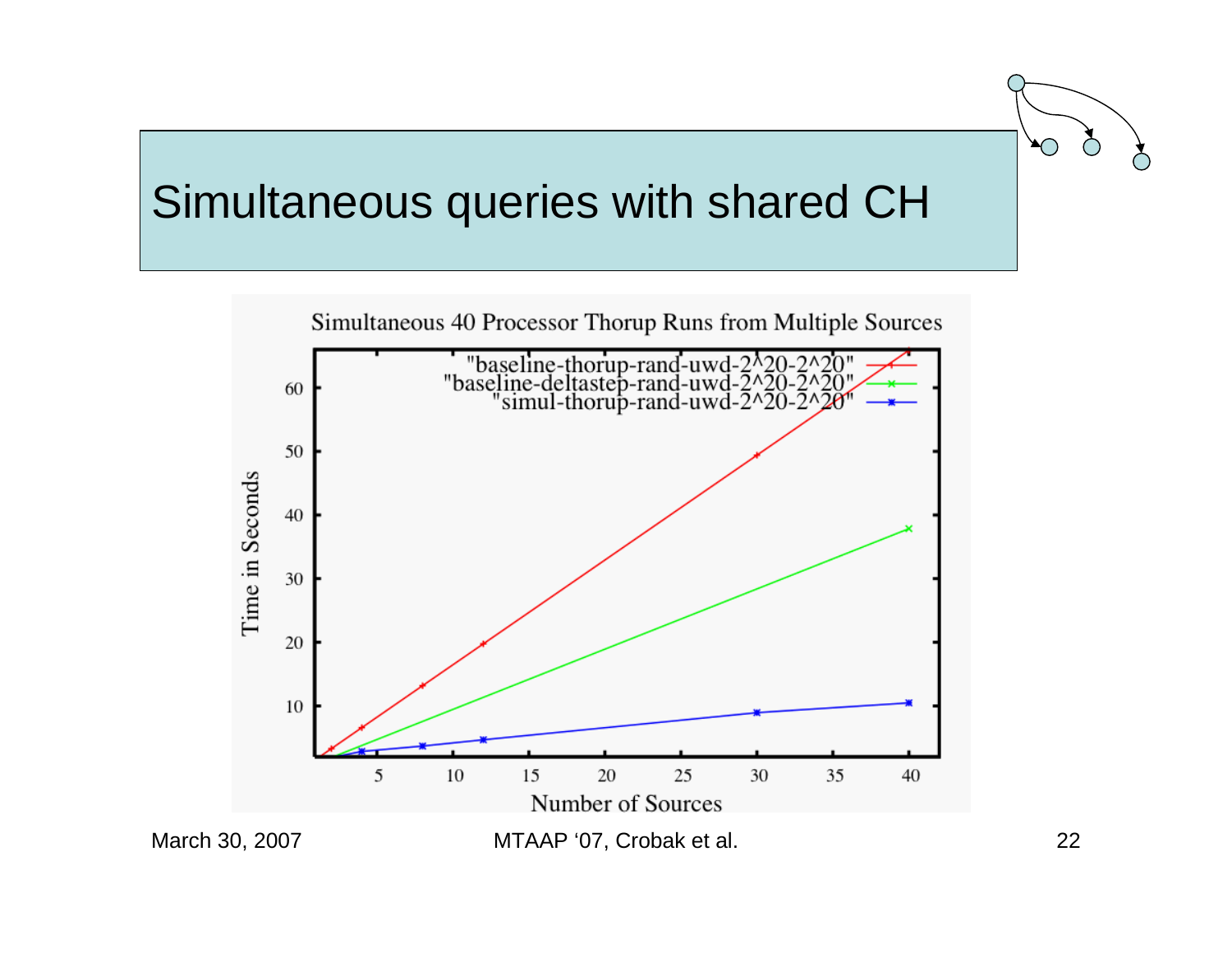## **Conclusions**

- We experimentally evaluate a parallel implementation of Thorup's algorithm for solving SSSP
- Our implementation demonstrates near-linear speedup on several low-diameter graph classes
- $\bullet$  Our implementation supports simultaneous SSSP queries
- $\bullet$  High diameter graphs are still a challenge to solve in parallel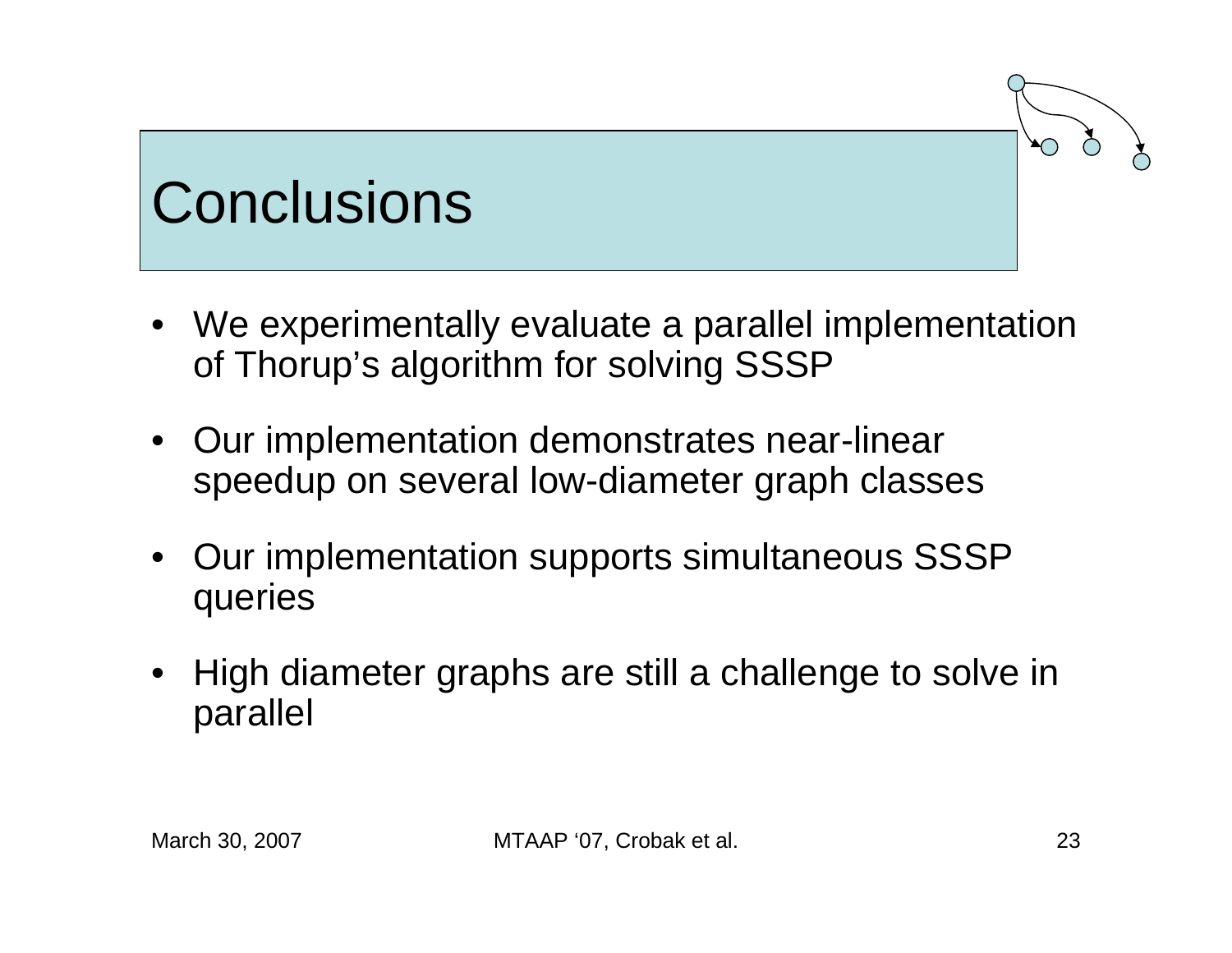### Future Work

- Perform preprocessing for road networks.
- Phased implementation of Thorup's algorithm.